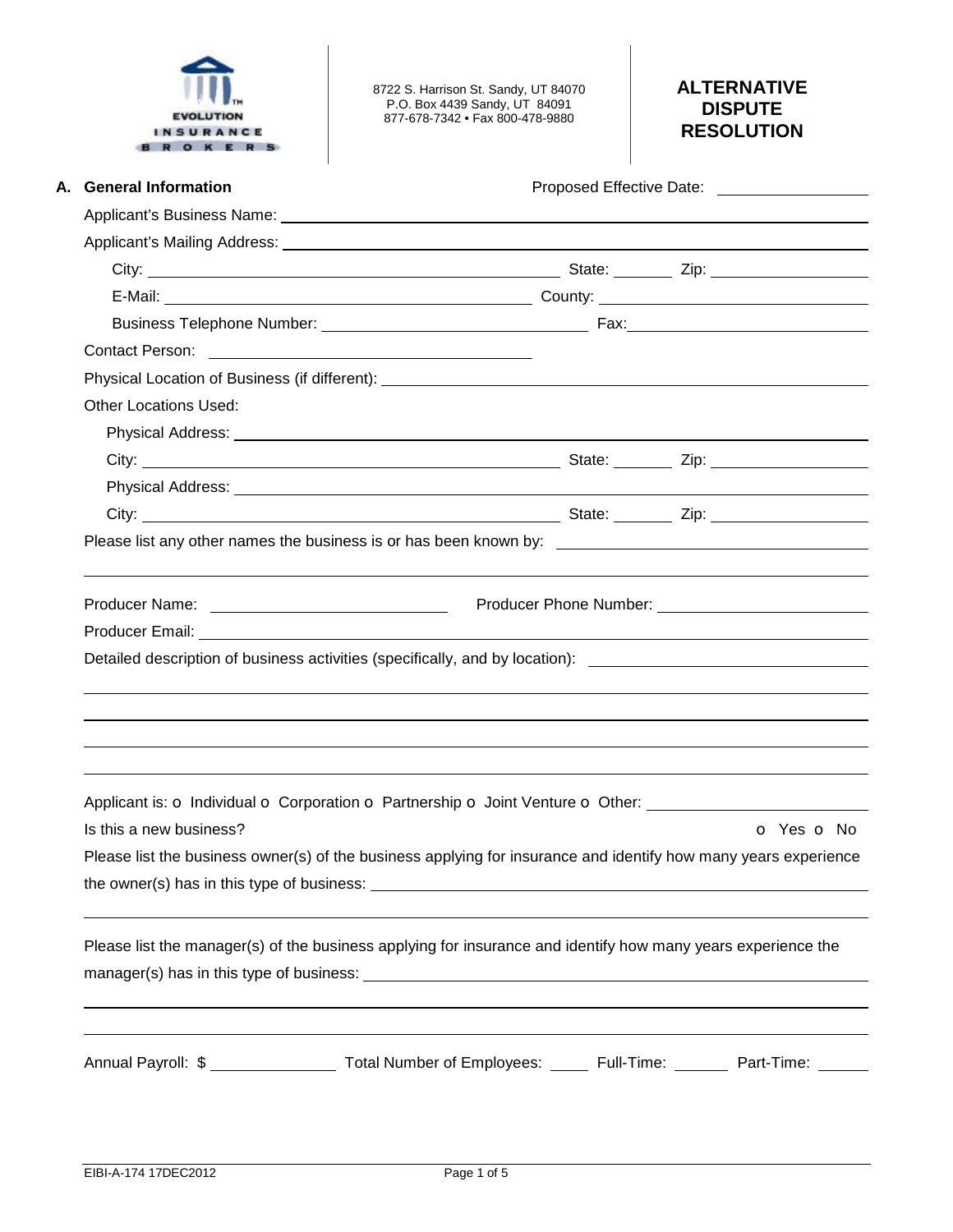Please describe the business's drug policy and what the procedure is when an applicant or employee fails a drug

test:

| services?<br>If yes, please tell us: | Does your company have within its staff of employees, a position whose job description deals with product<br>liability, loss control, safety inspections, engineering, consulting, or other professional consultation advisory<br>$O$ Yes $O$ No |
|--------------------------------------|--------------------------------------------------------------------------------------------------------------------------------------------------------------------------------------------------------------------------------------------------|
| Employee Name:                       |                                                                                                                                                                                                                                                  |
|                                      |                                                                                                                                                                                                                                                  |
|                                      | Years with Company: Vears with Company:                                                                                                                                                                                                          |
| Employee's Responsibilities:         |                                                                                                                                                                                                                                                  |
| <b>B.</b> Insurance History          |                                                                                                                                                                                                                                                  |

Who is your current insurance carrier (or your last if no current provider)? \_\_\_

Provide name(s) for all insurance companies that have provided Applicant insurance for the last three years:

|                        | Coverage: | Coverage: | Coverage: |
|------------------------|-----------|-----------|-----------|
| Company Name           |           |           |           |
| <b>Expiration Date</b> |           |           |           |
| <b>Annual Premium</b>  | S         | S         | D         |

Has the Applicant or any predecessor ever had a claim? **o Yes o No** Yes **o No** 

Attach a five year loss/claims history, including details. (REQUIRED)

Have you had any incident, event, occurrence, loss, or Wrongful Act which might give rise to a Claim covered by this Policy, prior to the inception of this Policy? **o** Yes **o** No

If yes, please explain:

 

Has the Applicant, or anyone on the Applicant's behalf, attempted to place this risk in standard markets?

o Yes o No

If the standard markets are declining placement, please explain why:

# **C. Other Insurance**

Please provide the following information for all other business-related insurance the Applicant currently carries.

| Coverage Type          |  |   |
|------------------------|--|---|
| <b>Company Name</b>    |  |   |
| <b>Expiration Date</b> |  |   |
| Annual Premium   \$    |  | ъ |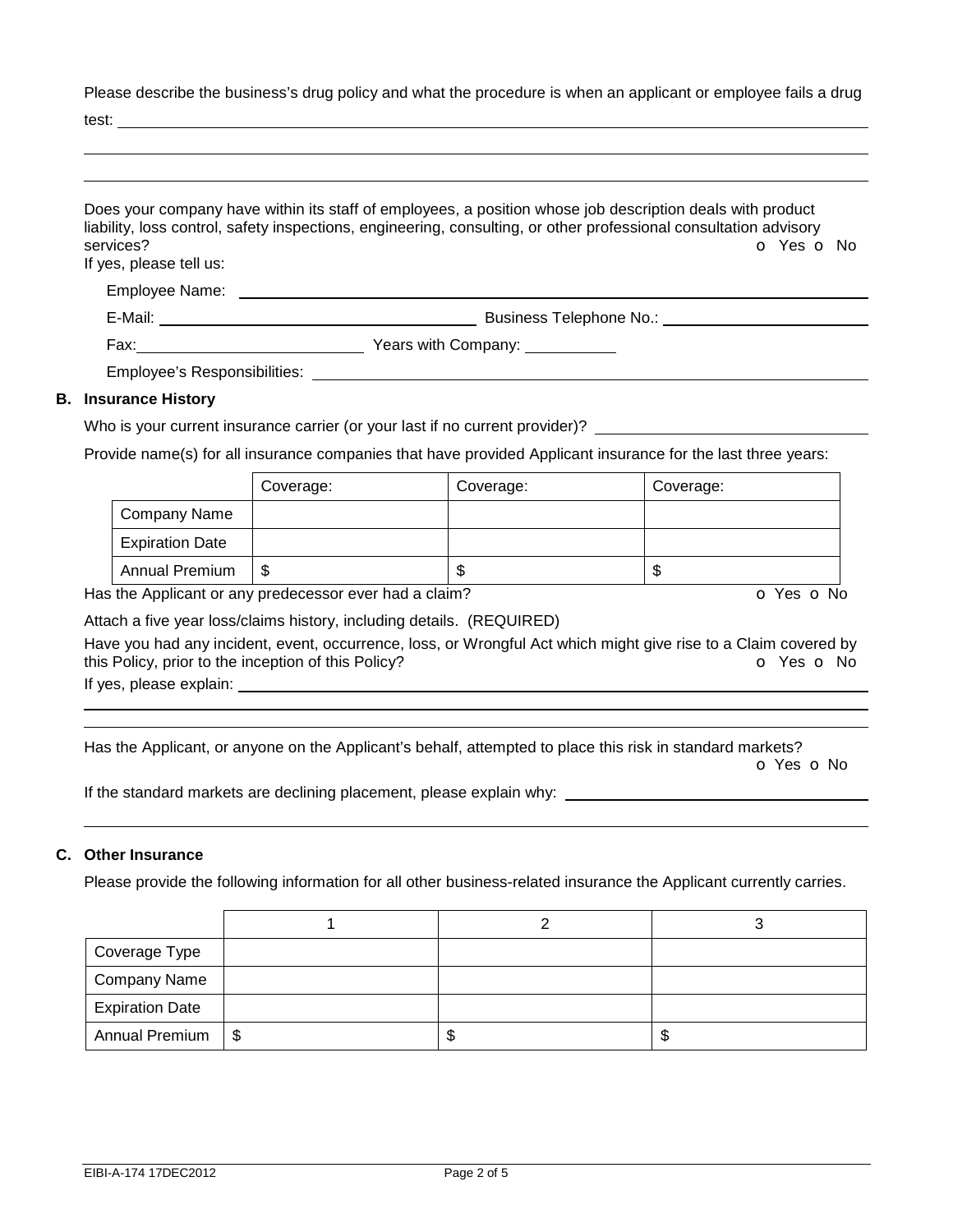### **D. Desired Insurance**

|             | Per Act/Aggregate     | ΟR |         | Per Person/Per Act/Aggregate    |
|-------------|-----------------------|----|---------|---------------------------------|
| $\circ$     | \$50,000/\$100,000    |    | O       | \$25,000/\$50,000/\$100,000     |
| $\circ$     | \$150,000/\$300,000   |    | O       | \$75,000/\$150,000/\$300,000    |
| $\circ$     | \$250,000/\$1,000,000 |    | $\circ$ | \$100,000/\$250,000/\$1,000,000 |
| $\circ$     | \$500,000/\$1,000,000 |    | O       | \$250,000/\$500,000/\$1,000,000 |
| $\mathbf o$ | Other:                |    | O       | Other:                          |

Self-Insured Retention (SIR):  $\sigma$  \$1,000 (Minimum)  $\sigma$  \$1,500  $\sigma$  \$2,500  $\sigma$  \$5,000  $\sigma$  \$10,000

### **E. Business Activities**

 

 

 $\overline{a}$ 

- 1. List the name, address, telephone number and website of any law firms or ADR businesses with which the applicant is affiliated:
- 2. If the applicant is affiliated with a law firm or ADR related business, specify the number of practitioners:
- 3. Please list the average number of hours per week the applicant spends performing ADR related services:
- 4. Estimate the average number of ADR matters currently handled by the applicant each month:
- 5. Specify all professional licensures and certifications issued to the applicant, including the state of issuance and the status of each license and/or certification:
- 6. Have you ever been professionally disciplined or have any of the applicant's professional licenses or certifications ever been revoked or suspended (if so, specify dates and circumstances):  $\bullet$  Yes  $\bullet$  No
- 7. Have you ever been sued for professional malpractice (if so, specify dates and circumstances):  $\circ$  Yes  $\circ$  No
- 8. Does the applicant publish any materials for limited or general distribution?  $\bullet$  Yes  $\bullet$  No

9. Provide % of your work done in the following areas:

| % | <b>Type</b>                   | % | <b>Type</b>                                  |
|---|-------------------------------|---|----------------------------------------------|
|   | Family Law - Divorce          |   | Family Law - Child Custody & Parenting Plans |
|   | Personal Injury               |   | Labor and Employment                         |
|   | <b>Commercial Law</b>         |   | Healthcare & Eldercare                       |
|   | <b>Professional Liability</b> |   | Probate & Estates                            |
|   | <b>Intellectual Property</b>  |   | <b>Real Estate &amp; Construction</b>        |
|   | Environmental                 |   | Contracts                                    |

10. Provide a % of the source of your revenues: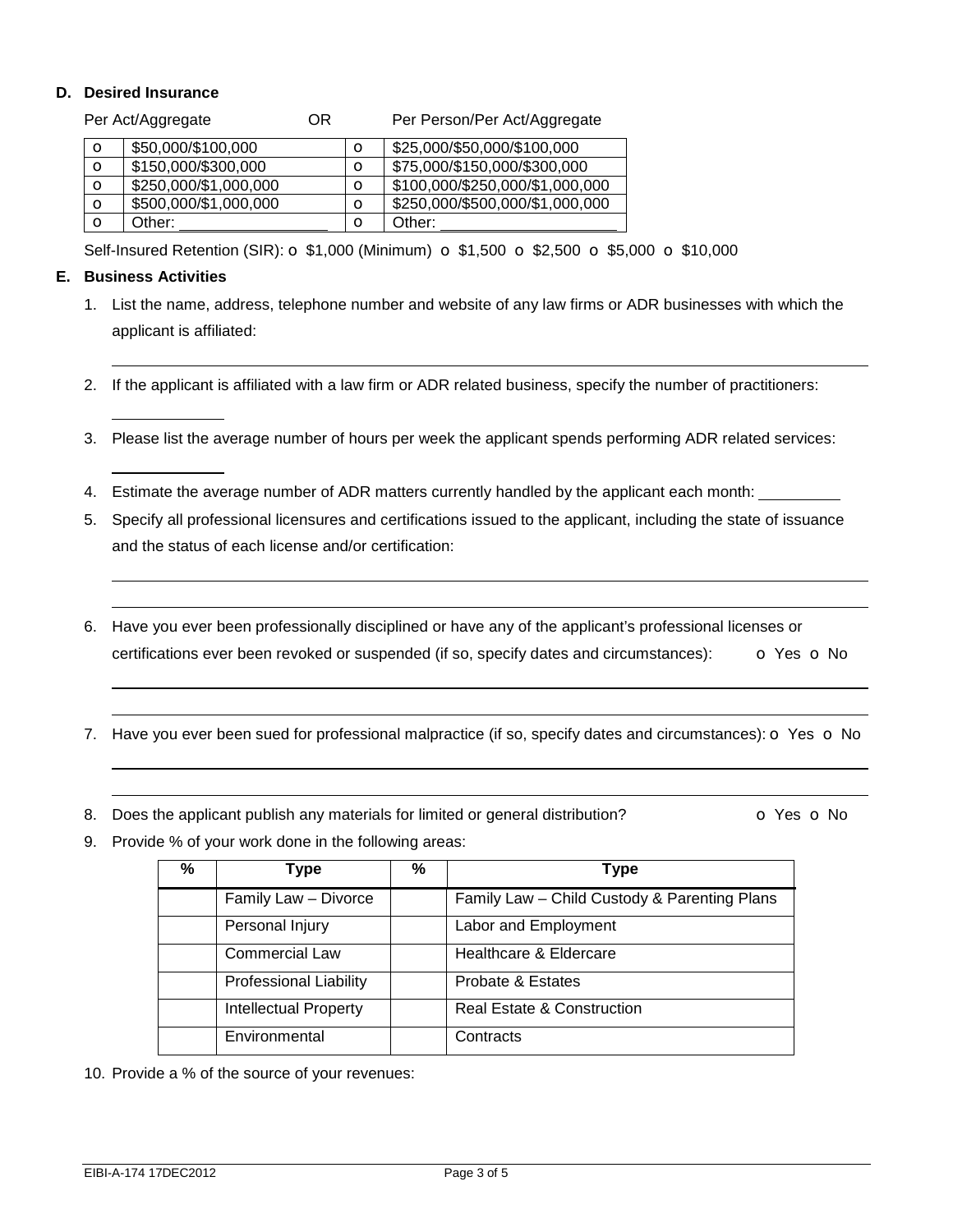| % | Type                               | % | <b>Type</b>                |
|---|------------------------------------|---|----------------------------|
|   | Arbitration                        |   | Mediation                  |
|   | <b>Mediation Training Services</b> |   | Other (Please describe):   |
|   | <b>Commercial Law</b>              |   | Healthcare & Eldercare     |
|   | <b>Professional Liability</b>      |   | Probate & Estates          |
|   | <b>Intellectual Property</b>       |   | Real Estate & Construction |
|   | Environmental                      |   | Contracts                  |

11. Provide % of style with which you operate:

| % | <b>Style</b>        |  |  |
|---|---------------------|--|--|
|   | Evaluative          |  |  |
|   | Transformative      |  |  |
|   | <b>Facilitative</b> |  |  |

- 12. Who is responsible for enforcing or monitoring a party's compliance with any plan of restitution or settlement resulting from arbitration or mediation?
- 13. Has the applicant conducted any services outside of the US, its territories, or possessions, or Canada? o Yes o No
- 14. Has the applicant provided services to any employee benefit plans, including any pension plans, or are there any plans to do so? **o** Yes **o** No
- 15. Has the applicant provided services to any bank, savings and loan, or other financial institution or are there any plans to do so? **o** Yes **o** No
- 16. Does the applicant, including any employee, director, officer or partner of the applicant serve on the board of directors of any client?  $\bullet$  Yes  $\bullet$  No
- 17. Does the applicant use a written contract with clients? **o COV** o Yes **o** No

If so, how often?

18. Is any work subcontracted to others? COME CONSERVIATE: The CONSERVIATE CONSERVIATE CONSERVIATE CONSERVIATE CONSERVIATE CONSERVIATE CONSERVIATE CONSERVIATE CONSERVIATE CONSERVIATE CONSERVIATE CONSERVIATE CONSERVIATE CON

# **REPRESENTATIONS AND WARRANTIES**

The "Applicant" is the party to be named as the "Insured" in any insuring contract if issued. By signing this Application, the Applicant for insurance hereby represents and warrants that the information provided in the Application, together with all supplemental information and documents provided in conjunction with the Application, is true, correct, inclusive of all relevant and material information necessary for the Insurer to accurately and completely assess the Application, and is not misleading in any way. The Applicant further represents that the Applicant understands and agrees as follows: (i) the Insurer can and will rely upon the Application and supplemental information provided by the Applicant, and any other relevant information, to assess the Applicant's request for insurance coverage and to quote and potentially bind, price, and provide coverage; (ii) the Application and all supplemental information and documents provided in conjunction with the Application are warranties that will become a part of any coverage contract that may be issued; (iii) the submission of an Application or the payment of any premium does not obligate the Insurer to quote, bind, or provide insurance coverage; and (iv) in the event the Applicant has or does provide any false, misleading, or incomplete information in conjunction with the Application, any coverage provided will be deemed void from initial issuance.

The Applicant hereby authorizes the Insurer and its agents to gather any additional information the Insurer deems necessary to process the Application for quoting, binding, pricing, and providing insurance coverage including, but not limited to, gathering information from federal, state, and industry regulatory authorities, insurers, creditors, customers, financial institutions, and credit rating agencies. The Insurer has no obligation to gather any information nor verify any information received from the Applicant or any other person or entity. The Applicant expressly authorizes the release of information regarding the Applicant's losses, financial information, or any regulatory compliance issues to this Insurer in conjunction with consideration of the Application.